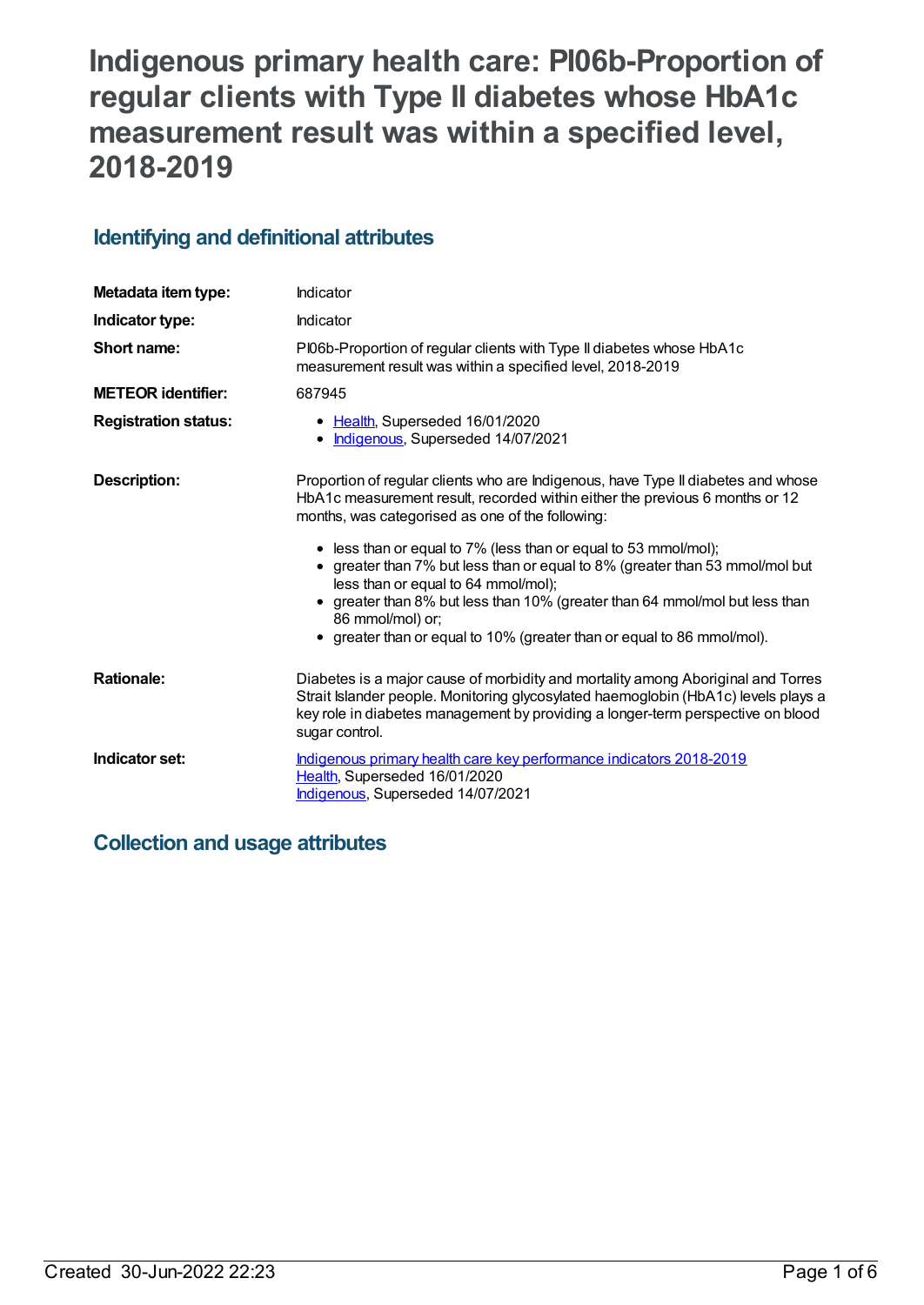| <b>Computation description:</b> | Proportion of regular clients who are Indigenous, have Type II diabetes and whose<br>HbA1c measurement result, recorded within the previous 6 months or 12 months,<br>was categorised as one of the following:                                                                                                                                                                                                  |
|---------------------------------|-----------------------------------------------------------------------------------------------------------------------------------------------------------------------------------------------------------------------------------------------------------------------------------------------------------------------------------------------------------------------------------------------------------------|
|                                 | • less than or equal to 7% (less than or equal to 53 mmol/mol);<br>• greater than 7% but less than or equal to 8% (greater than 53 mmol/mol but<br>less than or equal to 64 mmol/mol);<br>• greater than 8% but less than 10% (greater than 64 mmol/mol but less than<br>86 mmol/mol) or;<br>• greater than or equal to 10% (greater than or equal to 86 mmol/mol).                                             |
|                                 | 'Regular client' refers to a client of an Australian Government Department of Health-<br>funded primary health-care service (that is required to report against the Indigenous<br>primary health care key performance indicators) who has an active medical record;<br>that is, a client who has attended the Department of Health-funded primary health-<br>care service at least 3 times in the last 2 years. |
|                                 | Exclude Type I diabetes, secondary diabetes, gestational diabetes mellitus (GDM),<br>previous GDM, impaired fasting glucose (IFG), impaired glucose tolerance (IGT).                                                                                                                                                                                                                                            |
|                                 | Presented as a percentage.                                                                                                                                                                                                                                                                                                                                                                                      |
|                                 | Calculated separately for each HbA1c range, for each time period.                                                                                                                                                                                                                                                                                                                                               |
|                                 | Include only the most recent HbA1c measurement from each time period.                                                                                                                                                                                                                                                                                                                                           |
|                                 | If the client has had their HbA1C measured more than once in the relevant period,<br>only the most recently recorded result is included in this calculation.                                                                                                                                                                                                                                                    |
| <b>Computation:</b>             | (Numerator + Denominator) x 100                                                                                                                                                                                                                                                                                                                                                                                 |
| Numerator:                      | Calculation A: Number of regular clients who are Indigenous, have Type II diabetes<br>and whose HbA1c measurement result, recorded within the previous 6 months, was<br>less than or equal to 7% (less than or equal to 53 mmol/mol).                                                                                                                                                                           |
|                                 | Calculation B: Number of regular clients who are Indigenous, have Type II diabetes<br>and whose HbA1c measurement result, recorded within the previous 6 months, was<br>greater than 7% but less than or equal to 8% (greater than 53 mmol/mol but less<br>than or equal to 64 mmol/mol).                                                                                                                       |
|                                 | Calculation C: Number of regular clients who are Indigenous, have Type II diabetes<br>and whose HbA1c measurement result, recorded within the previous 6 months, was<br>greater than 8% but less than 10% (greater than 64 mmol/mol but less than 86<br>mmol/mol).                                                                                                                                              |
|                                 | Calculation D: Number of regular clients who are Indigenous, have Type II diabetes<br>and whose HbA1c measurement result, recorded within the previous 6 months, was<br>greater than or equal to 10% (greater than or equal to 86 mmol/mol).                                                                                                                                                                    |
|                                 | Calculation E: Number of regular clients who are Indigenous, have Type II diabetes<br>and whose HbA1c measurement result, recorded within the previous 12 months,<br>was less than or equal to 7% (less than or equal to 53 mmol/mol).                                                                                                                                                                          |
|                                 | Calculation F: Number of regular clients who are Indigenous, have Type II diabetes<br>and whose HbA1c measurement result, recorded within the previous 12 months,<br>was greater than 7% but less than or equal to 8% (greater than 53 mmol/mol but<br>less than or equal to 64 mmol/mol).                                                                                                                      |
|                                 | Calculation G: Number of regular clients who are Indigenous, have Type II diabetes<br>and whose HbA1c measurement result, recorded within the previous 12 months,<br>was greater than 8% but less than 10% (greater than 64 mmol/mol but less than 86<br>mmol/mol).                                                                                                                                             |
|                                 | Calculation H: Number of regular clients who are Indigenous, have Type II diabetes<br>and whose HbA1c measurement result, recorded within the previous 12 months,<br>was greater than or equal to 10% (greater than or equal to 86 mmol/mol).                                                                                                                                                                   |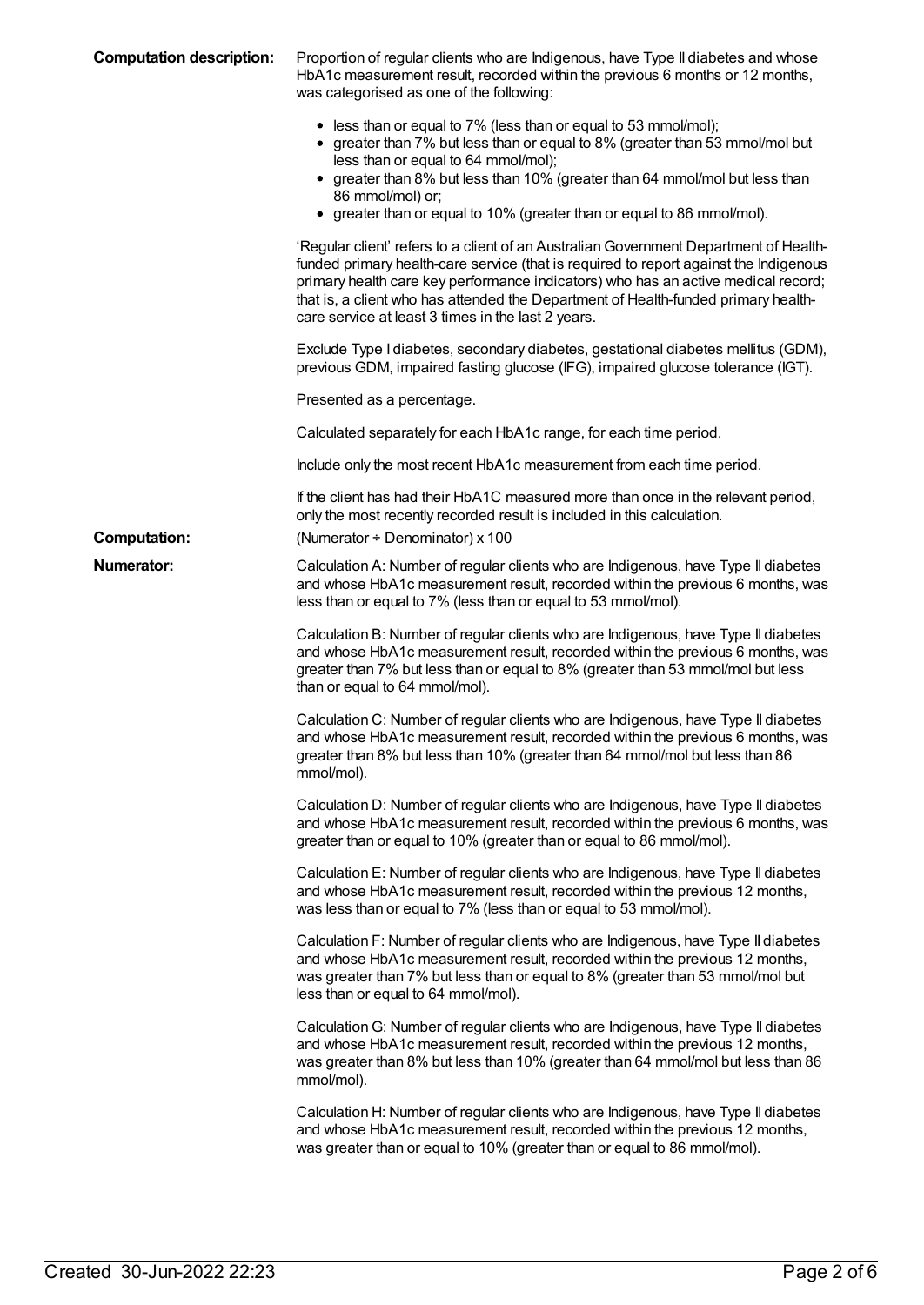[Person—diabetes](https://meteor.aihw.gov.au/content/270194) mellitus status, code NN

**Data Source**

[Indigenous](https://meteor.aihw.gov.au/content/430643) primary health care data collection

**NMDS / DSS**

[Indigenous](https://meteor.aihw.gov.au/content/694101) primary health care NBEDS 2018–19

**Guide for use**

Type II diabetes only.

#### **Data Element / Data Set**

[Person—glycosylated](https://meteor.aihw.gov.au/content/589601) haemoglobin level, code N

**Data Source**

[Indigenous](https://meteor.aihw.gov.au/content/430643) primary health care data collection

**NMDS / DSS**

[Indigenous](https://meteor.aihw.gov.au/content/694101) primary health care NBEDS 2018–19

#### **Guide for use**

Response to this is conditional on responding 'yes' to having had an HbA1c measurement result recorded within the previous 6 months or 12 months.

#### **Data Element / Data Set**

Person-Indigenous status, code N

**Data Source**

[Indigenous](https://meteor.aihw.gov.au/content/430643) primary health care data collection

**NMDS / DSS**

[Indigenous](https://meteor.aihw.gov.au/content/694101) primary health care NBEDS 2018–19

### **Data Element / Data Set**

[Person—regular](https://meteor.aihw.gov.au/content/686291) client indicator, yes/no code N

#### **Data Source**

[Indigenous](https://meteor.aihw.gov.au/content/430643) primary health care data collection

**NMDS / DSS**

[Indigenous](https://meteor.aihw.gov.au/content/694101) primary health care NBEDS 2018-19

**Denominator:** Calculation A, B, C, D: Total number of regular clients who are Indigenous, have Type II diabetes and have had an HbA1c measurement result recorded within the previous 6 months.

> Calculation E, F, G, H: Total number of regular clients who are Indigenous, have Type II diabetes and have had an HbA1c measurement result recorded within the previous 12 months.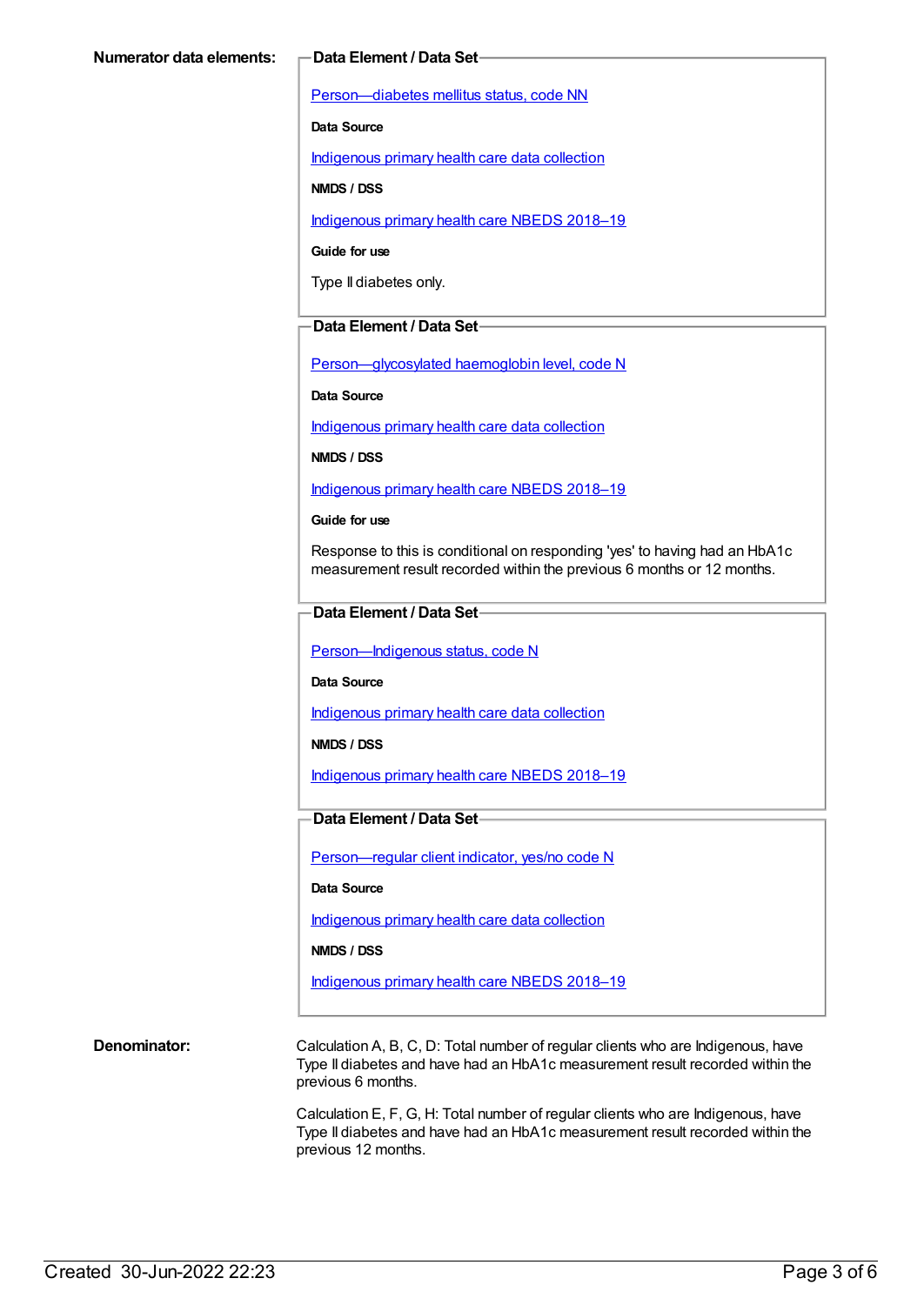#### **Denominator data elements:**

#### **Data Element / Data Set**

[Person—diabetes](https://meteor.aihw.gov.au/content/270194) mellitus status, code NN

**Data Source**

[Indigenous](https://meteor.aihw.gov.au/content/430643) primary health care data collection

**NMDS / DSS**

[Indigenous](https://meteor.aihw.gov.au/content/694101) primary health care NBEDS 2018–19

**Guide for use**

Type II diabetes only.

#### **Data Element / Data Set**

[Person—glycosylated](https://meteor.aihw.gov.au/content/441495) haemoglobin measurement result recorded indicator, yes/no code N

**Data Source**

[Indigenous](https://meteor.aihw.gov.au/content/430643) primary health care data collection

**NMDS / DSS**

[Indigenous](https://meteor.aihw.gov.au/content/694101) primary health care NBEDS 2018-19

**Data Element / Data Set**

Person-Indigenous status, code N

**Data Source**

[Indigenous](https://meteor.aihw.gov.au/content/430643) primary health care data collection

**NMDS / DSS**

[Indigenous](https://meteor.aihw.gov.au/content/694101) primary health care NBEDS 2018–19

### **Data Element / Data Set**

[Person—regular](https://meteor.aihw.gov.au/content/686291) client indicator, yes/no code N

**Data Source**

[Indigenous](https://meteor.aihw.gov.au/content/430643) primary health care data collection

**NMDS / DSS**

[Indigenous](https://meteor.aihw.gov.au/content/694101) primary health care NBEDS 2018-19

#### **Disaggregation:** 1. Sex:

a) Male b) Female 2. Age group: a) 0–4 years b) 5–14 years c) 15–24 years d) 25–34 years e) 35–44 years f) 45–54 years g) 55–64 years

h) 65 years and over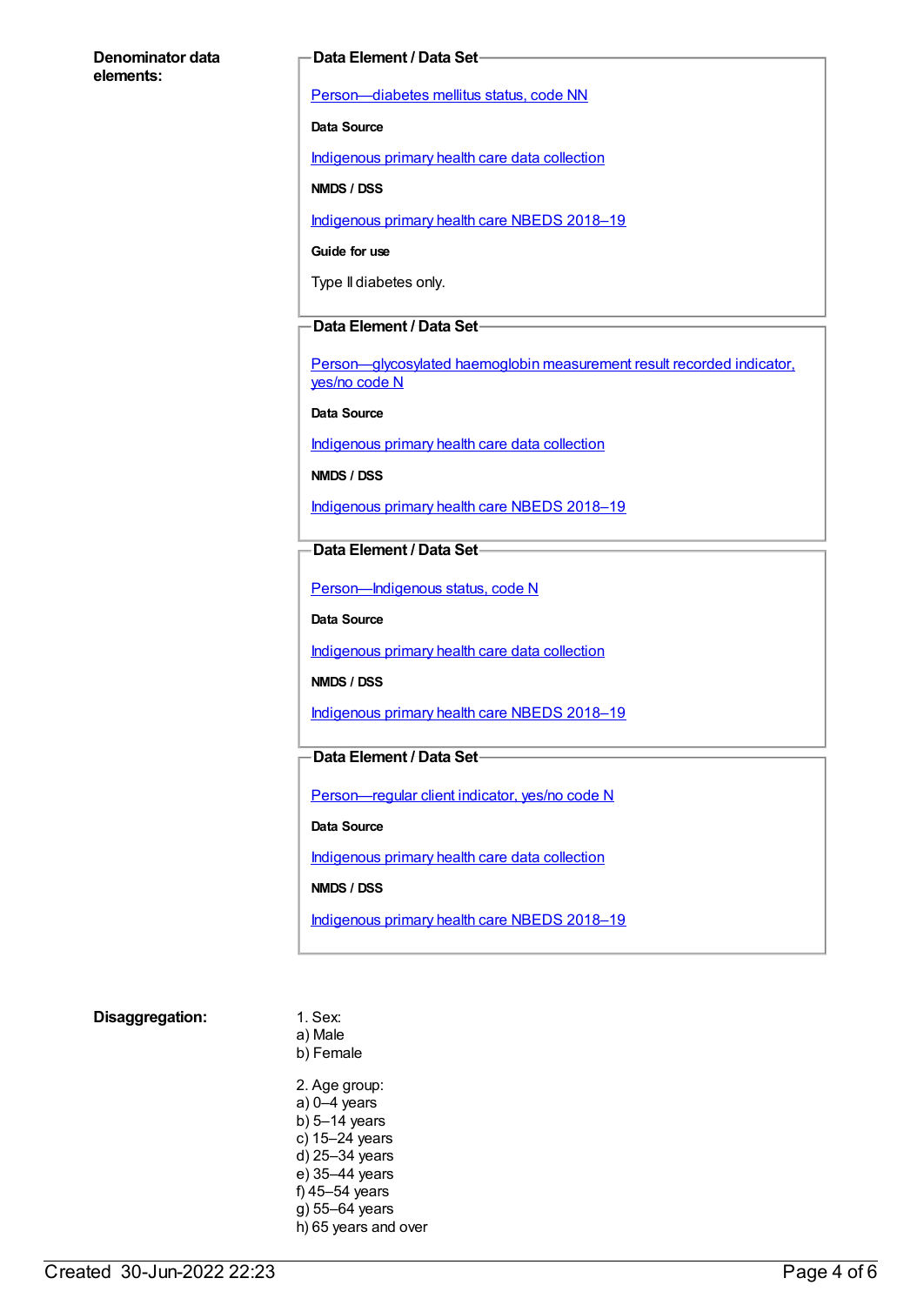#### **Disaggregation data elements:**

#### **Data Element / Data Set**

[Person—age,](https://meteor.aihw.gov.au/content/303794) total years N[NN]

**Data Source**

[Indigenous](https://meteor.aihw.gov.au/content/430643) primary health care data collection

**NMDS / DSS**

[Indigenous](https://meteor.aihw.gov.au/content/694101) primary health care NBEDS 2018-19

## **Data Element / Data Set**

Person-sex, code X

**Data Source**

[Indigenous](https://meteor.aihw.gov.au/content/430643) primary health care data collection

**NMDS / DSS**

[Indigenous](https://meteor.aihw.gov.au/content/694101) primary health care NBEDS 2018-19

# **Representational attributes**

| Indicator conceptual framework |            |  |
|--------------------------------|------------|--|
| Format:                        | N[N].N]    |  |
| Unit of measure:               | Person     |  |
| Data type:                     | Real       |  |
| <b>Representation class:</b>   | Percentage |  |

| <b>Framework and</b> | Effective/Appropriate/Efficient |
|----------------------|---------------------------------|
| dimensions:          |                                 |

# **Data source attributes**

| Data sources: | Data Source                                    |
|---------------|------------------------------------------------|
|               | Indigenous primary health care data collection |
|               | Frequency                                      |
|               | 6 monthly                                      |
|               | Data custodian                                 |
|               | Australian Institute of Health and Welfare.    |

# **Source and reference attributes**

| <b>Submitting organisation:</b> | Australian Institute of Health and Welfare |
|---------------------------------|--------------------------------------------|
|---------------------------------|--------------------------------------------|

AustralianGovernment Department of Health

# **Relational attributes**